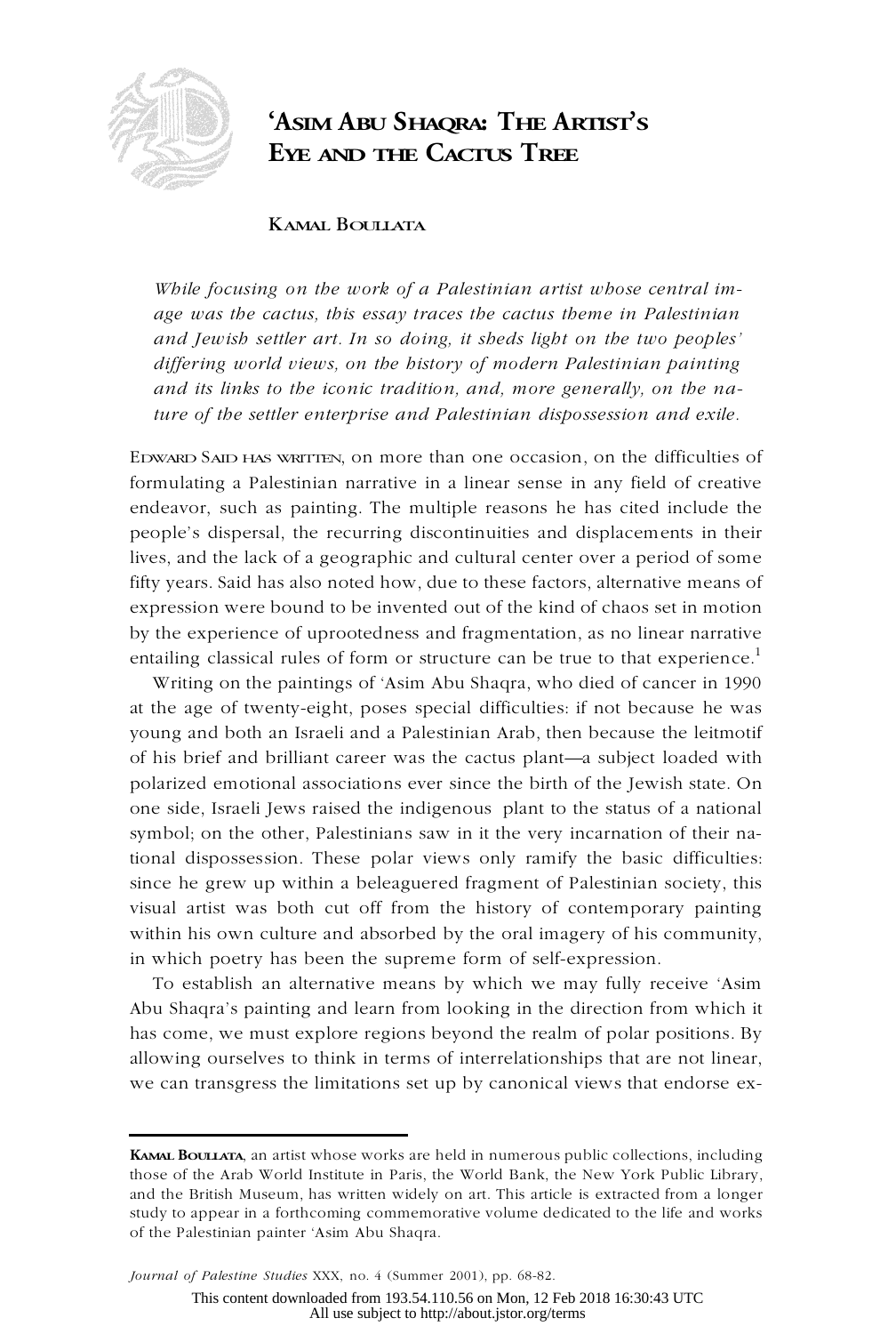clusive possession of an image or justify its cultural appropriation. In the process, we can find correlation between adversarial positions in ways that allow us to follow the links between collective memory and empirical experience, and we can proceed to recover the bond between verbal and visual imagery. In this way, we may have a better opportunity to see the work of this artist who himself chose to cross the border between his Palestinian identity and his Israeli status in order to give a unique body to his own cultural form of expression. After all, "cultural forms," as Said says, "are hybrid, mixed, impure," and "the time has come in cultural analysis to reconnect their analysis with their actuality."<sup>2</sup>

The alternative reading I propose to the polar views set forth by the Israeli and Palestinian sides regarding the artist's cactus springs from Said's application of counterpoint in his critical analysis. Said argues that we need "many voices," as in musical polyphony, to "produc[e] a history."<sup>3</sup> In the following pages, I project, as it were on a screen, numerous flashes from distant fields in an attempt to recapture the fragments of a single image. To look at Abu Shaqra's contribution in its proper perspective, I explore the theme of the cactus as it figured in the daily lives of both Israelis and Palestinians. By means of a "contrapuntal reading," I hope to demonstrate how, by his passionate response to a given Israeli aesthetic convention, Abu Shaqra's art moved the articulation of Palestinian dispossession to new grounds. While his work may one day cast its own shadow on Israeli art, its presence already lights our way to a better understanding of the history of Palestinian painting.

#### **IMAGE MAKING AND NATIONAL NARRATIVES**

The earliest photographs of Palestine from the nineteenth and twentieth century show the omnipresence of cactus hedges dotting the landscapes.<sup>4</sup> The thorny and tenacious plant fulfilled a practical function as the peasant's most natural code for territorial borders throughout the countryside. In sum mer, the prickly pear fruits produced by the wild plant were a favorite delicacy the villagers brought in from the countryside to be enjoyed by city dwellers.

The role of the cactus in the lives of the Palestinian Arabs did not escape the gaze of the earliest Jewish settlers. Artists trained to see Austrian, Romanian, or Russian landscapes found in this indigenous plant an exotic component for their new art. The cactus thus emerged in the figurative images of a number of settler artists to serve different functions. At various times, the tree was a foreground lead, as in Ephraim Lilien's 1907 etching *The Jewish Plowman*; a solitary fragment among different background elements, as in Reuven Rubin's 1923 triptych *First Fruits*; part of an exotic backdrop to the central subject of traditional figures, as in Arieh El-Hanani's two 1920 watercolors entitled *Couple on a Beach*; and a referential link between a modern European and the wilderness, as in Israel Paldi's undated oil portrait of Cecil Hyman. The cactus, which betokened at once the alienation of the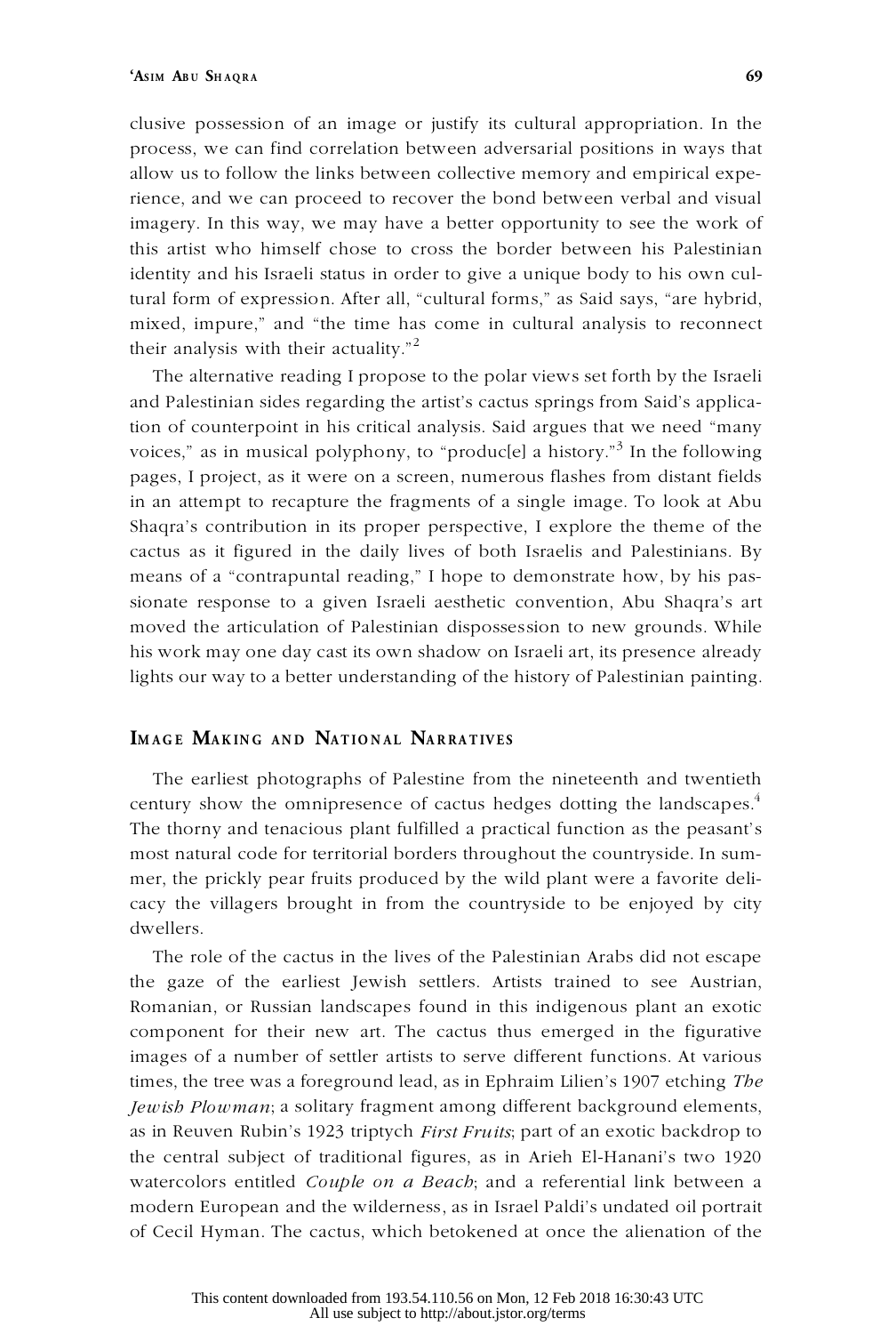immigrant and the earthy kinship of the Palestinian natives with their environment, haunted the works of these early Jewish settlers. Another 1920 watercolor by Arieh El-Hanani, *Yeshiva Student and the Arab Woman Seller*, is a telling example. In it, we see the standing figure of a Jewish youth apparently startled by the sight of the central dark figure of a squatting Arab woman. Everything around her—the house's arch, the basket's curve, the background hills—echoes her rounded womb-like shape as she bends over a basket of prickly pears. Her breasts are exposed, and between her parted legs she holds a knife.

Of all the country's indigenous plants, the cactus assumed a unique place in the history of image making in the national narratives of both Israelis and Palestinians. During the 1920s, when the thorny tree was the main element most Jewish settlers introduced in paintings inspired by their new environ ment, the peeled fruit was the subject matter that launched the contemporary history of Palestinian painting as pioneering artists captured them in their newly acquired language. Thus, at the same time as the Jewish settlers sought to naturalize the language they brought with them from the latest European schools of painting, the Palestinian painters were struggling to free their local artistic tradition from the rigid confines of the Byzantine icon.

For two consecutive centuries, icon painting had been the occupational means of pictorial expression among generations of Christian Arabs who passed on the craft from father to son. A major icon painter, Nicola Sayigh (d. 1930) from Jerusalem, was to become the leading pioneer of studio painting around the turn of the twentieth century, venturing into the new art of secular painting. To free himself from the rules of iconography, he found in the voluptuous sight of the peeled prickly pear his most inviting subject. By highlighting the exposed insides of the half-naked fruit, Sayigh sought to capture one of the most common pleasures and bring the outside indoors.

Sayigh's cactus paintings set the stage for the birth of a national art,<sup>5</sup> which was first publicly recognized three years after his death. In 1933, a solo exhibition of oil paintings by his student Zulfa al-Sa'di (1905–88) was shown in the Palestine Pavilion in the First Pan-Arab Fair in the halls of the Islamic Supreme Council in Jerusalem. The young Muslim artist exhibited a series of lustrous portraits representing national and historical heroes: Saladin, who liberated Jerusalem from the Crusaders; 'Umar al-Mukhtar, the Libyan fighter who had been executed by the Fascists two years earlier after leading a twenty-year guerrilla war against the Italian occupation; and Sharif Hussein of Mecca and Amir Faisal, who led the Arab revolt against the Otto mans during World War I. Next to these portraits, which had the solemn look of the holy figures in the icons of her teacher, Sa'di hung a still life of prickly pears. The juxtaposition carried its own subversive message to the people living under the British Mandate, for the cactus was already established as the peasant's everyday metaphor for defiance. Villagers improvising new words to a dance song in the widespread protest against the 1917 Balfour Declaration found in the obstinate nature of the cactus tree their natural in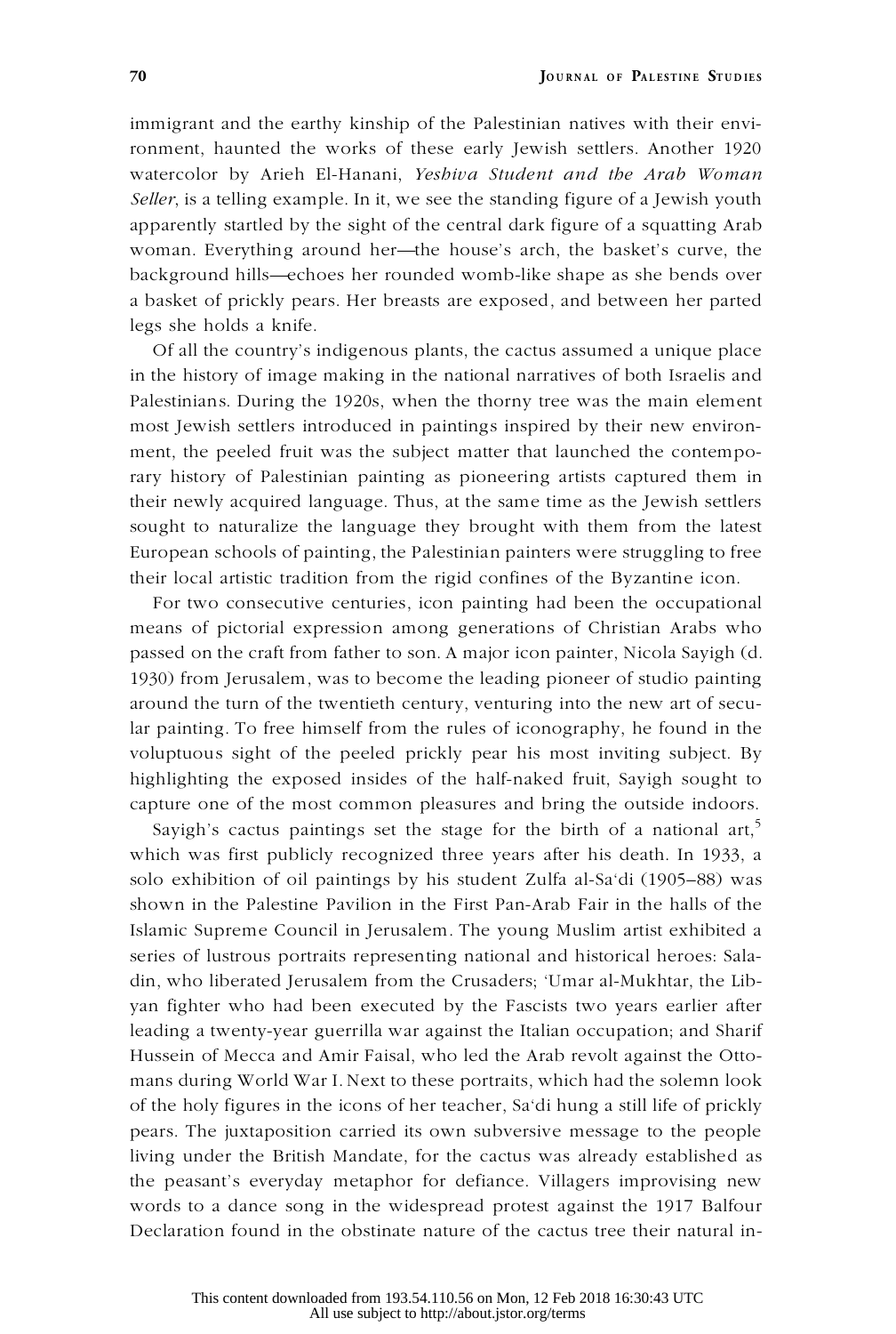spiration. The refrain called for national vigilance with the phrase *Ya 'ayn kuni subbara*—"O eye, be a cactus tree!"<sup>6</sup>

With the fall of Palestine in 1948 and the subsequent fragmentation in Palestinian life, the cactus tree and its prickly pears seemed to disappear from the general repertoire of Palestinian creative expression. For the uprooted Palestinians, it was not the wild tree that epitomized the sense of their homeland's loss, but the Jaffa orange groves that they left behind. The title of Ghassan Kanafani's novel—*The Land of Sad Oranges*—summed up an im age that flowed throughout the poetry and paintings that first emerged from the refugee camps.<sup>7</sup> By 1967, when the West Bank and Gaza Strip fell under Israeli military occupation, a whole new generation of Palestinians was growing up in a cultural ghetto, cut off from the rest of the Arab world. To them, the ancient olive tree was the recurrent metaphor by which they ex pressed their deeply rooted relation with the ancestral land.

The only domain in which the cactus continued to survive was the popular imagery of colloquial speech. The word *sabr*, which means not only "cactus" but "patience," and "perseverance," never ceased to have its special resonance. In the aftermath of the Palestinian dispersal, that word still stood, as in 1917, for the peasant's renewed determination. At the same time, following the birth of Israel in 1948, the image of the indigenous cactus gained a special status in the Israeli national narrative. What was part of a native background was brought forward and transformed into an emblem signifying the identity of the Jewish citizen born in the new state.

#### **<b>CODING THE** LANDSCAPE

It was only natural, then, that when the subject of the cactus—this time the wild tree rather than the harvested fruit—reappeared in Palestinian art, its finest expression was assumed by two visual artists who grew up in an Arab village in Israel. The monochromatic engravings and etchings of Walid Abu Shaqra (b. 1946) and the drawings and paintings of his younger cousin 'Asim Abu Shaqra (1961–90) reveal through their depiction of the cactus tree what may be termed two "strategies of duplication with a difference."<sup>8</sup> While the cactus in the works of the elder artist appeared simply as a recurring component of the familiar home scenery, it was to become the leitmotif that haunted the younger artist, especially as he became aware of his approaching death. In the meantime, their family relation, shared profession, and the common codes they elaborated in their art recalled the course that once maintained Palestine's icon painting tradition.<sup>9</sup>

Walid Abu Shaqra's landscapes were never conceived in the Western tradition of landscape aesthetics.<sup>10</sup> Despite their masterly rendering in a conventional method of visual representation, his landscapes accord equal importance to all the scenery's elements. Foreground and background seem interchangeable. Every detail is known, individual. Giving an Arabic place name to a print portraying a certain group of trees, a clearing, or a heap of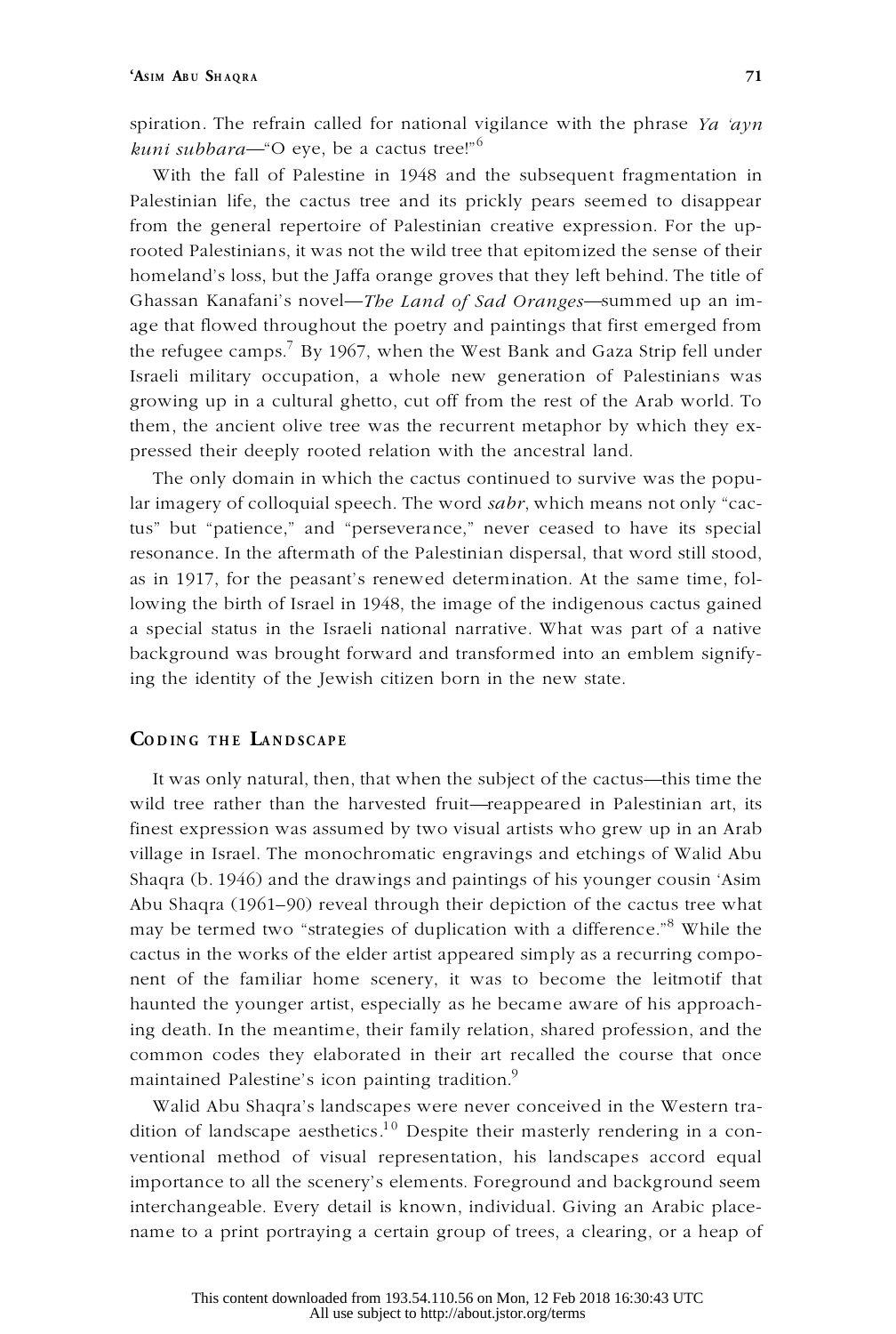stones and thistle echoes the villager's intimate relation with the simple ele ments that constitute the ancestral homeland. This intimacy with the specificity of place is the more intense because human beings are nowhere to be seen. $^{11}$  Here is an uprooted olive tree lying in the sun; a freshly plowed field in the moonlight; an almond tree next to a stubborn wall of ancient stones holding raggedly together; bushes, thorns, and wildflowers growing in the cracks of scattered stones that once belonged to buildings. Seeing human traces, but not those who left them, is the villager's clue that one is looking not at some anonymous landscape but at a very specific place. Abu Shaqra's opening to his place is often through a cactus hedge. Today, after hundreds of villages have been depopulated and destroyed, their names wiped off Israeli maps, the unyielding cacti planted by the ancestors to identify village borders continue to grow where the villages once stood. Through Walid Abu Shaqra's repeated images of cactus hedges, the viewer may retrace the steps of a people's dispossession.

Always printed in black, an Abu Shaqra landscape, carrying an obscure place-name only a native villager could recognize, seems to act as an exten-

sion of a secret script. Perhaps that is why it is not so **Through such an intimate** strange that some of his prints do not exceed the size *image, the land's traces* of an identity card. Through such an intimate image, *could be carried in a* the land's traces could be carried in a pocket, just as *pocket, just as pilgrims* pilgrims carry amulets and personal icons. In identify*carry amulets and* ing the name of each of these places that are no*personal icons.* where to be found on Israeli maps, each landscape of Walid Abu Shaqra, with or without cactus, continues

> to preserve visual codes that echo the call once flung out in the peasant's dance song, "O eye, be a cactus tree!"

> The eyes of 'Asim Abu Shaqra devoured the codes embedded in his elder cousin's scenes. He was determined to work out his "strategy of duplication with a difference." Thanks to his instructors at the Tel Aviv School of Art, who led him to find his own voice and language, 'Asim was to go all the way to the root of the codes in Walid's landscape: the cactus tree. $^{12}$  In his obsessive quest to personalize the cactus, the dying younger artist brought himself face to face with the exact significance the wild tree had attained among disinherited Palestinian villagers such as his cousin and himself.

> The sharing of common iconic codes is the key to the commonalties of the two cousin artists; to discern the difference between their strategies, we have to recognize the distinct historical context in which the language of each was molded. Walid's pictorial language showed its first signs of originality, with its emphasis on the unique value of every single Palestinian place, around the mid-1970s. This was a time of rising Israeli Arab protests against the state's continuing land expropriations in Galilee, culminating in the point-blank killing of six protesters and the injury of some seventy others in the village of Sakhnin on what came to be known as the first Land Day.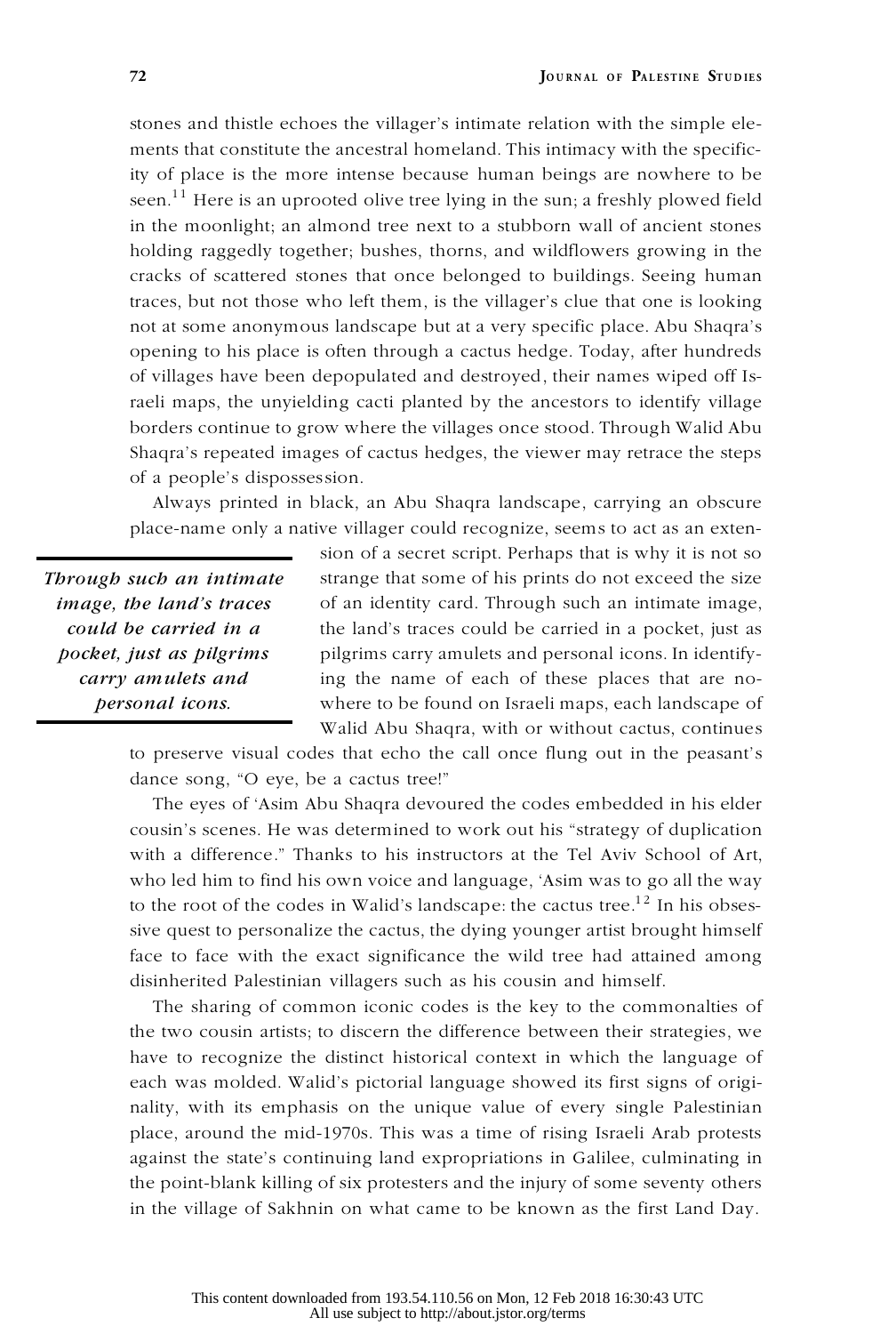

**Walid Abu Shaqra,** *View from My Village*, etching  $35 \times 50$  cm. **(Abu Shaqra family collection)**

As for the younger 'Asim, the maturation of his art coincided with the decade that opened with perhaps the worst defeat Palestinians had suffered since 1948: the Israeli invasion of Lebanon and the massacres at the Sabra and Shatila refugee camps. From that grim death of Palestinians at the beginning of the 1980s, a new hope was born with the outburst of the children's intifada before the decade's end. 'Asim moved to Tel Aviv to study art the same year Israel invaded Lebanon. By the time the young villager from Umm al-Fahm began to learn how to free himself from reference to his hometown's scenes, missile-bearing warplanes flying north were rending the skies of Galilee. His paintings of the period showed warplanes assaulting cattle, plants, and spotted animals that roar back against them. A 1986 painting entitled *Cactus Hedge and a Plane* shows cacti standing up to a diving bomber.

In their own way, Walid Abu Shaqra's coded landscapes mirrored the footsteps the poets pressed among the relics of their people on their native soil. As for 'Asim, he wanted through his art to go beyond the mere retracing of a place. The younger artist was grasping for visual metaphors to match the power of the poet's voice.

## **A<sup>P</sup> PR <sup>O</sup> <sup>P</sup> <sup>R</sup> IA <sup>T</sup> IN <sup>G</sup> N<sup>A</sup> <sup>T</sup> <sup>U</sup> <sup>R</sup> <sup>E</sup>**

Before probing 'Asim Abu Shaqra's central theme, the cactus tree, to ex plain how his metaphoric semblance relates to Palestinian poetry, it is im portant to see how the cactus hedge intrinsic to the villager's intimate environment was transformed into an ornamental plant in a flower pot, the image that consumed 'Asim's full concentration over the last two years of his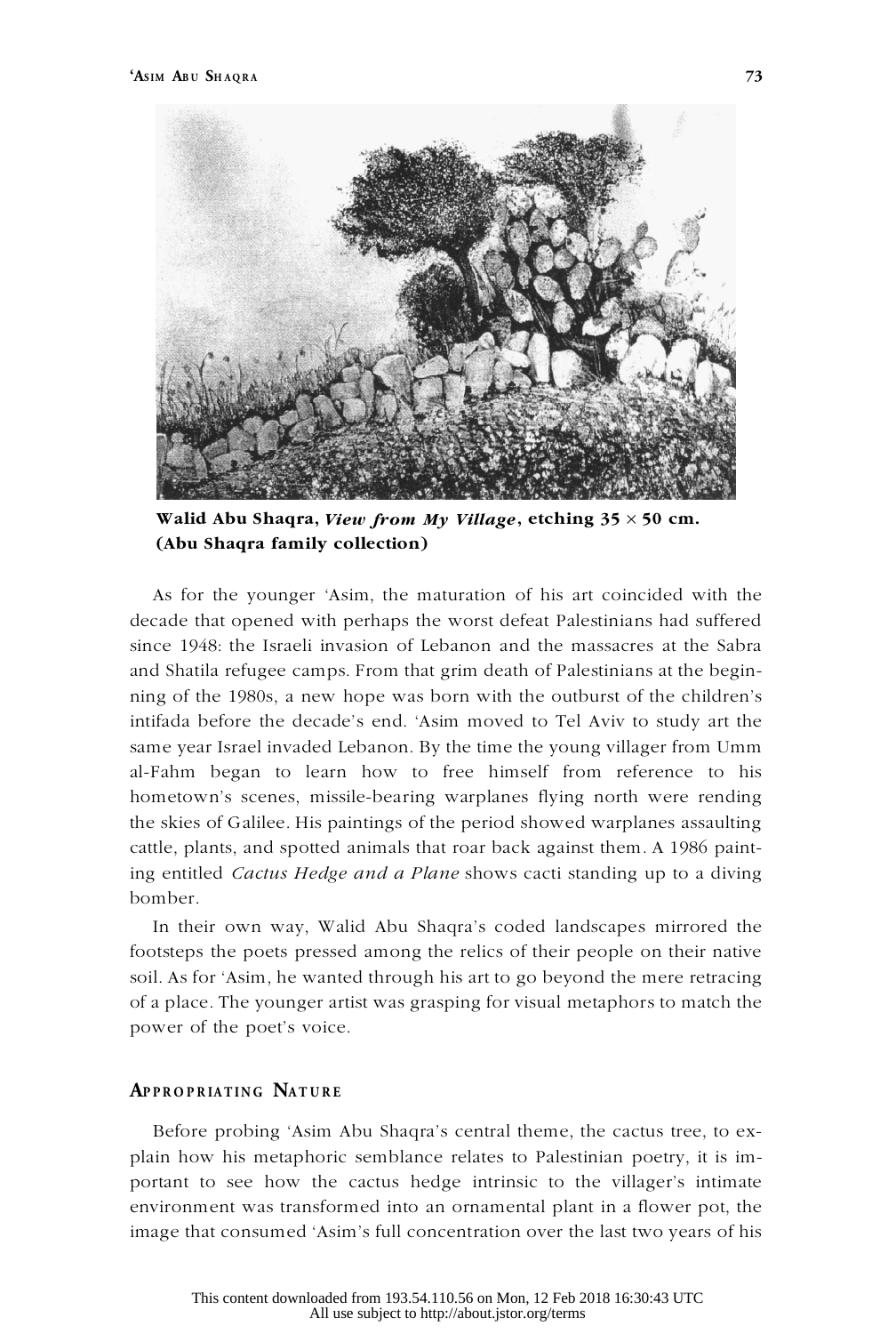life. A couple of paintings belonging to the initial generation of Israeli art may give us a clue.

For some time, the Russian-born Pinhas Litvinovsky had been taken with painting the mustached native Arab in breezy pantaloons, a tilted red tarbush on his head, fondling a flower in one hand. During the same period, Reuven Ruben was turning out paintings of potted plants. In his 1923 "Jaffa Port," we see a horizontal row of four pots, each containing a different species of cactus, at the furthest end of a foreground showing a terrace's edge. Just as native peasants employed cactus hedges to define borders between their villages, so Ruben used the sturdy plant to mark the line separating his foreground from the rest of the landscape—the private space from the public domain. Beyond the line of cactus pots and the private space of the home terrace, the public domain, which occupies the greater part of the canvas, is vertically split by a sandy road where a camel perches next to its load. On one side of the road we see the huddled Arab homes of Jaffa, on the other the extended horizon of the sea, the direction from which the Romanianborn artist had arrived the previous year.

*Jaffa Port* was followed two years later by a painting in which the artist's private space was expanded to cover the major part of the painting, leaving only a narrow strip to portray the public domain. Once again, potted plants marked the axis of his theatrical setting. Probably executed on the same terrace, Ruben's *Self-Portrait in the Courtyard* shows the artist sitting next to his favorite goat in front of a vacant canvas and surrounded by more than half a dozen pots, each containing a different species of indigenous plant. Contrasted to this private paradise is the narrow strip of the background, a desolate sun-bleached seashore on which we can spot in the distance a black donkey standing next to a dark figure.

Examining Ruben's spatial codes, we cannot but conclude that these two paintings by one of Israel's most popular artists of the settler generation con vey more than an outsider's fondness for potted plants. One is tempted to read the shifting territorial line expanding the stage setting of the terrace as a metaphorical translation of the expression coined by Weizman, "another goat and another acre." Through these two iconic paintings allegorically reflecting the ethos of the frontier mentality, one may thus infer that a potted plant was a symbolic embodiment of what has been called Zionism's "policy of detail."<sup>13</sup>

Moreover, from the demarcation line formed by various species of cactus to the charmed circle of native plants, Ruben's artistic language seems to deploy the potted native plant to mark the disparity between the settler's exclusive world and the terrain of the native. The transplanting of a wild plant to a clay pot itself is symbolic: the plant is taken out of its natural context and its public domain to become a portable object to be privately claimed, a classified fetish for the amusement of its owner or for examination under some botanist's gaze. As a decorative element in an urban setting, a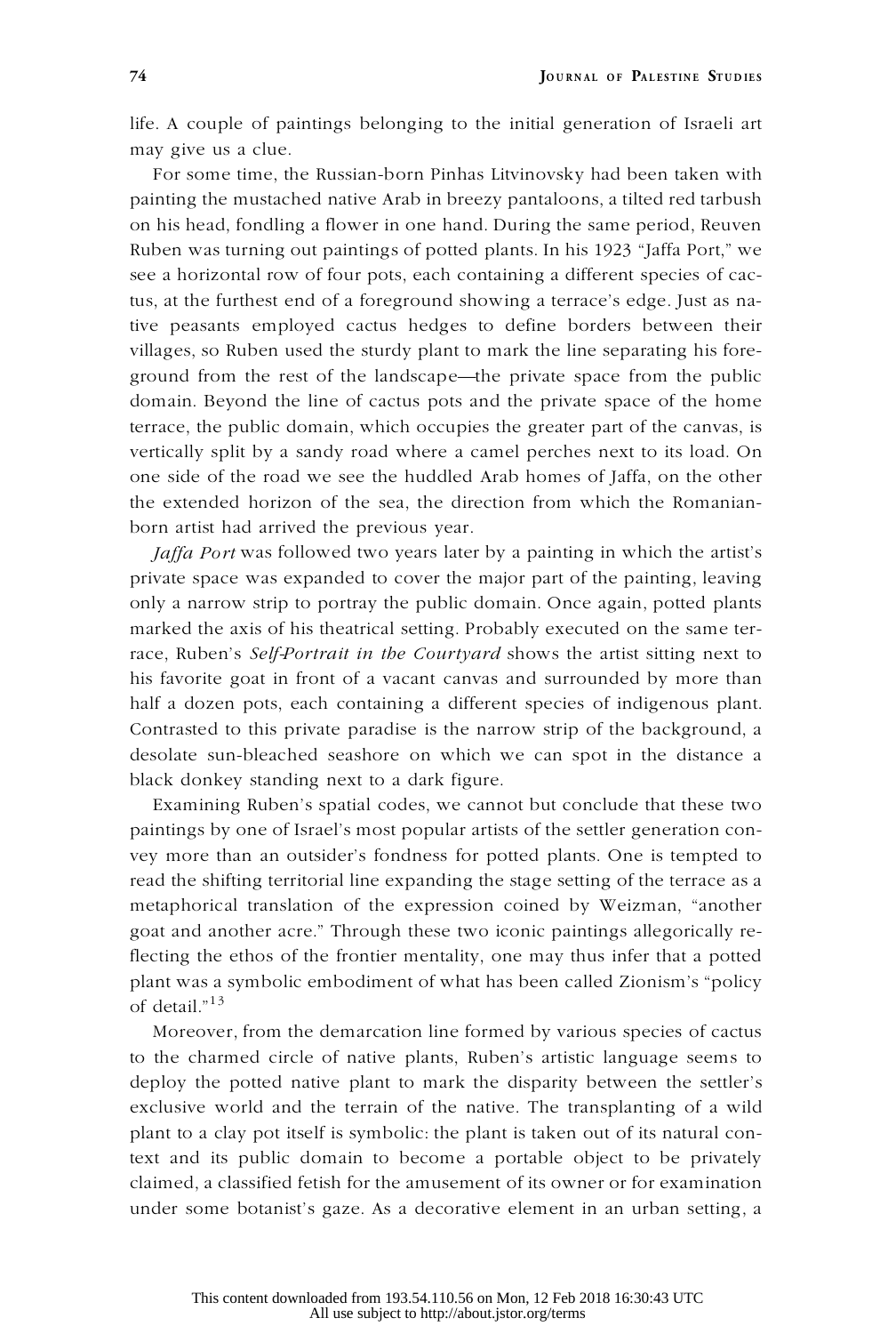potted plant becomes emblematic of the appropriation of nature and domestication of the wilderness.

This practice, congruent with the mission of all European settler societies, eventually promoted aesthetic conventions that would become characteristic of the Jewish Israeli cultural environment.<sup>14</sup> While the entire landscape, the vital source of all plants, had been conquered by military force and the campaign that expelled the great majority of the Arab natives was com pleted, the settlers elaborated their own aesthetic convention. This soon extended to divorce Palestinian Arab household utensils and farm implements from their original function. Today, these belongings still "regularly find their way into the decor of Jewish Israeli interiors," along with pots containing different species of the cactus tree.<sup>15</sup> Thus, in Tel Aviv, the Arab villager from Umm al-Fahm saw a grandfather's prayer rug turned into a wall hanging at a dusky tavern; a stone basin and storage bins from a mother's kitchen or a village guest house reduced to ornaments of an alien place. The decontextualization of Arab products did not spare any Arab space that remained relatively intact, be it in Jaffa, in Safad, or in 'Ayn Karim.

The one-time Arab village of 'Ayn Hawd was transformed into an artists' colony and renamed Ein Hod. The village mosque became a bar and restaurant, the olive press, turned on its head, assumed the appearance of a contemporary sculpture in the very room in which it was formerly used. While the predominant Israeli narrative never ceased to refer to the original site as an "abandoned Arab village," 'Asim knew—as did everyone else back in Umm al-Fahm—that the 'Ayn Hawd villagers, forcibly evicted in 1948, continued to live as "internal refugees" two kilometers uphill on Mount Car mel.<sup>16</sup> The cactus hedges that continued to grow throughout the countryside had been nature's own device to remind all villagers of the birthplace of their fellow villagers.

### $F_{\text{LOWERING}}$  Out of DEATH

As for the potted cactus that was to become the ultimate repository of all the pent-up emotions that the Arab villager experienced in Israel's quintessential city, Tali Tamir informs us in her study of Abu Shaqra's work that its

source "was an actual potted plant, small and not particularly impressive, that stood on the ledge of one of *Like him, the potted plant* the windows opposite his studio in the 'Red House' *had been uprooted, and* on Nahmani Street in Tel Aviv."<sup>17</sup> 'Asim was confined to a precarious state of existence, having been repeat- *had been made into a* edly denied housing in Tel Aviv's residential neigh- *decorative object divorced* borhoods because he was an Arab.<sup>18</sup> Nothing *from its natural setting*. seemed to sum up the fusion between his personal

like his people's heritage, it

predicament and his people's uprootedness better than the sight of his neighbor's cactus confined in a flower pot.

Like him, the potted plant had been uprooted from the countryside, and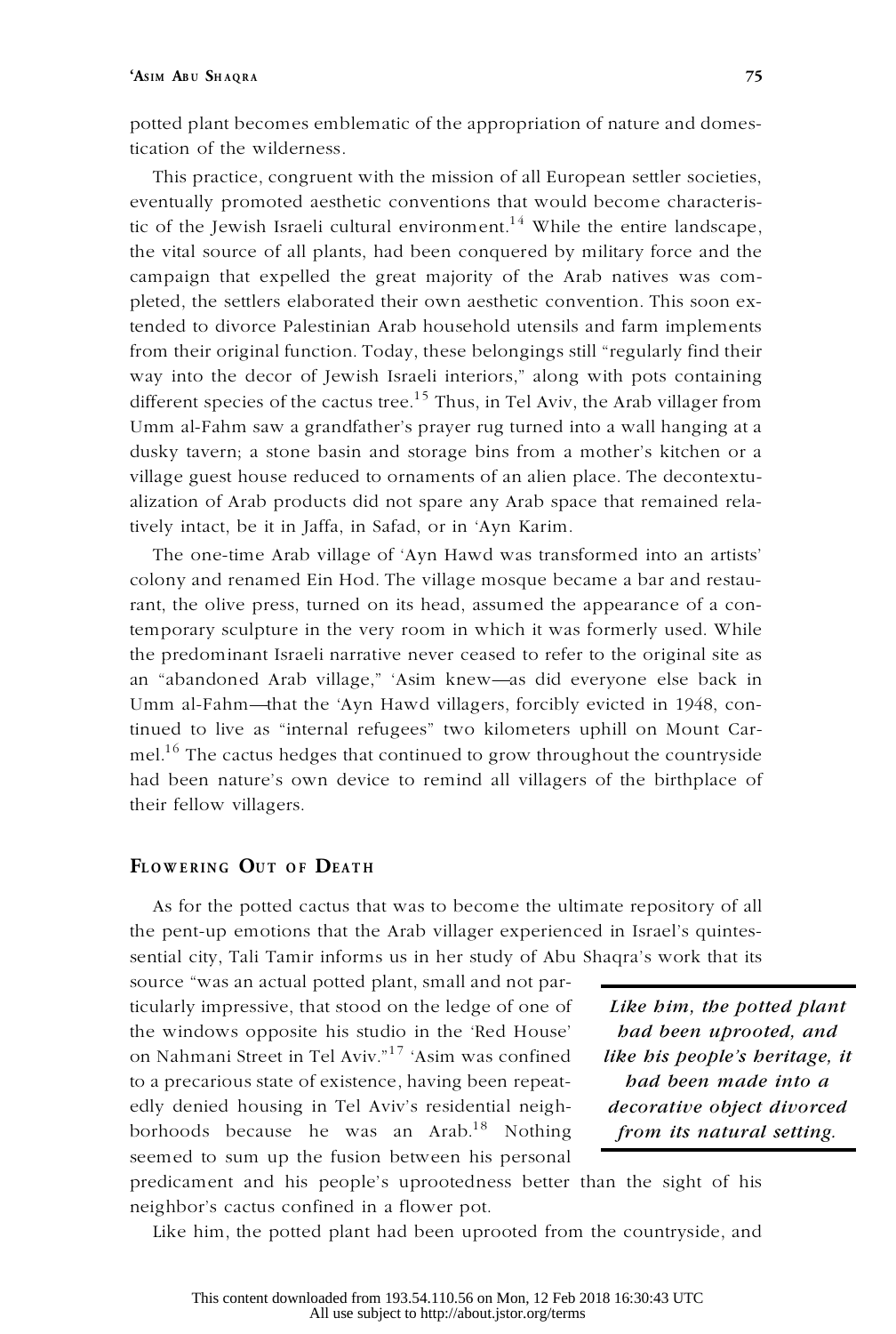like his people's heritage, it had been made into a decorative object divorced from its natural setting. Its solitary being looked voicelessly back at its urban environment; its shadowless presence made no demands on anyone. The central code of Palestinian dispossession, now cribbed in a pot, quietly waited for its proprietor, and its very waiting spelled its colloquial Arabic name *sabr*: "patience."

Soon enough, the young man learned that he was dying. The sight of the cactus plant in a pot offered him the only promise of hope as he began waiting for his own death. Once he was asked why he kept on painting the cactus plant. The peasants' son replied simply, "because of its amazing ability to flower out of death. $n^{19}$ 

'Asim's response is consonant with one of the most common images popularized by Palestinian poets who, like him, had come from a rural background. His affinity with the poets' voices, however, did not, like those of others in his generation of artists, stop at verbal metaphors. It surged from the very course that Palestinian verse had followed since the mid-1930s.

This affinity was undoubtedly intensified both by 'Asim's sudden aware ness of the brevity of his days and by the kindred talent he knew he possessed. The visual artist was fated to relive, through his own art, a moment that had become a watershed in the national poetry of his country. Like the poet 'Abd al-Rahim Mahmud (1913–48), likewise of rural origin, who a half century earlier had foreseen his own death in his poems and become the heroic subject of his own narrative, 'Asim began to identify more and more with the subject of his painting. Mahmud, who died on the battlefield defending the village of al-Shajara, which fell to Zionist forces on 5 May 1948, was the pioneer who heralded the trend in Palestinian poetry that explores the metaphor of the poet's body dissolving into the ancestral land. Likening his soul or creative gift to a hand grenade tossed at death that may live on for his friends and country, Mahmud's poetry remained alive in the memory of generations of Palestinians. The impact of his voice reverberated in the words of every poet that was to come from Galilee.<sup>20</sup>

The urge expressed by the poets was also reflected in the vigor with which 'Asim filled consecutive sketchbooks with hundreds of drawings extolling the cactus in a flower pot. If artists' sketchbooks may be viewed as intimate journals registering processes of visual thinking, 'Asim's absorption of his homeland's poetic imagery can be traced in those pages. In fact, be cause 'Asim worked simultaneously on drawing and painting so feverishly that execution methods often overlapped, the viewer cannot fully appreciate the artistic significance of his cactus paintings without considering a key set of sketches that charted the painting's direction.

The subject of Christ's Passion, which 'Asim explored in these drawings, had already been a recurrent source of inspiration to numerous Palestinian poets, in whose mother tongue the words *fadi*, meaning "redeemer," and *fida'i*, meaning "freedom fighter," share a common root. Regardless of their religious origins, whether they were Christian like Tawfiq Sayigh, Muslim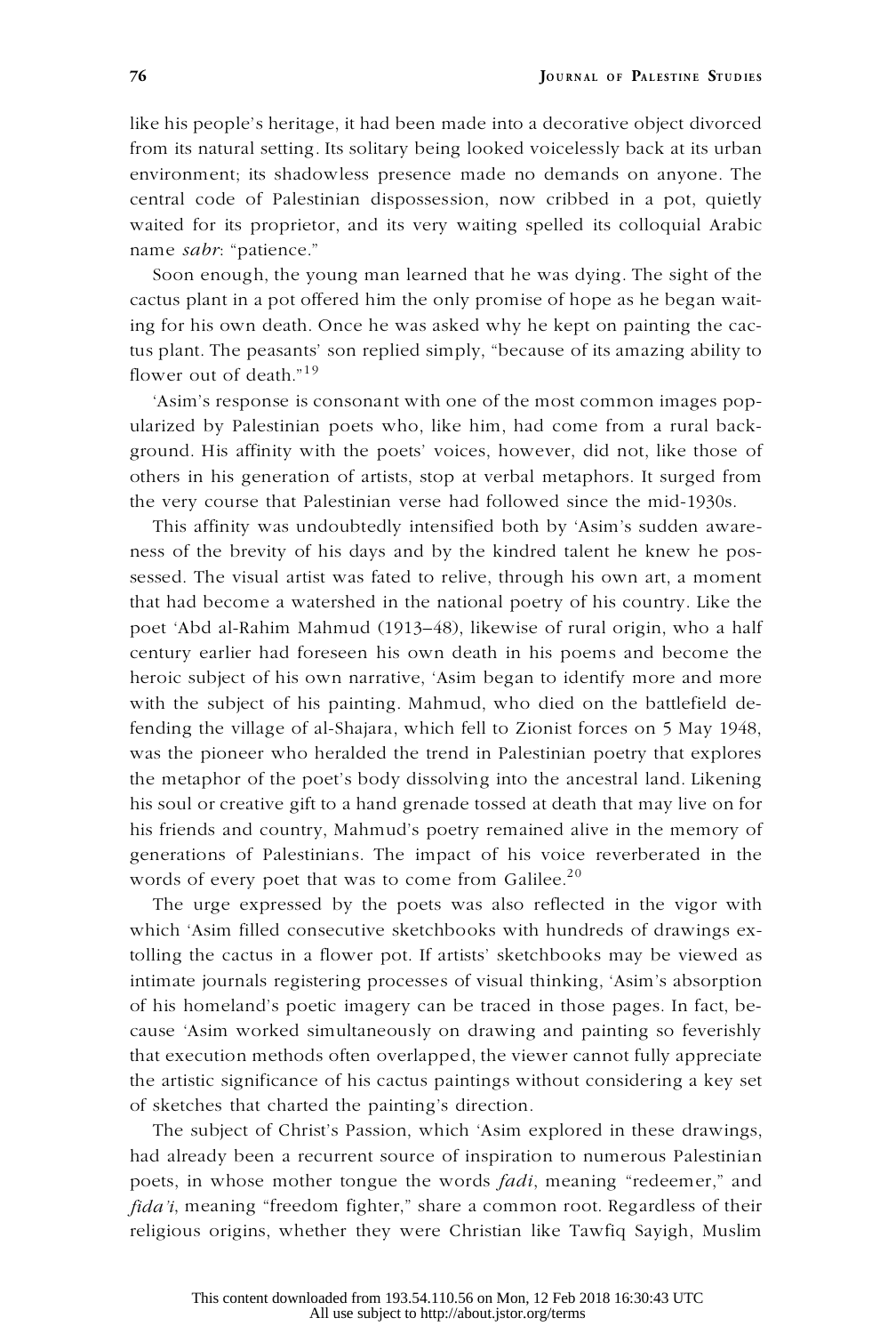like Mahmud Darwish, or Druze like Samih al-Qasem, Palestinian poets had borrowed metaphors alluding to Christ's Passion to allegorize their own travails in the land that had once witnessed the persecution and crucifixion of a rebel from Galilee.

In a drawing of Christ's Passion, the Muslim 'Asim sketched in pen and ink the crucified man crying out to heaven. A raven stands vigil on the cross's arm. No crown of thorns surrounds Christ's twisted head, but clusters of cactus are outlined on both sides of his suspended figure. Images of Christ's Passion were called in to convey the significance of cactus to the Palestinian peasant in a way that cries out for a sort of sanctification of the indigenous plant whose "ability to flower out of death" answers in the peasant's mind the belief in death and resurrection.

## $C$ **ACTUS AS**  $I$ CON

What is most remarkable in these sketches is that 'Asim was unaware that through his process of visual thinking, he was heading in a direction that brought him to the earliest pioneer of Palestinian painting. Thus, just as Nicola Sayigh's depiction of the cactus fruits at the turn of the twentieth century marked the Jerusalem iconographer's first step toward the secularization of his art, 'Asim's first step toward the sanctification of the cactus at the end of the century was hastened through his reconsideration of Christian iconogra phy. Through the inviting sight of the prickly pears, the urban painter sought to bring the countryside into the homes of city dwellers. In contrast, through sanctification of the cactus, 'Asim sought to restore the iconic meaning of the indigenous plant in the natural setting of his home landscape.

This exploration of 'Asim's sketches of Christ's Passion does not simply help us trace the artist's intentions preceding his embrace of the potted cactus, it uncovers the originality of a young man who wrestled with a subject that Matisse was to treat only at the end of his career. Just as 'Asim had been cut off from Sayigh's art, with its evolution from the icon to the cactus theme, he was probably unaware of Matisse's marrying of Christ's Passion and the cactus tree. At the Dominican Nuns' Rosary Chapel at Vence in southern France, stained-glass windows depicting Matisse's Tree of Life—a cactus bearing paddle-like stems in bloom—tower above the altar upon which the Eucharist is consecrated. On the opposite wall, a ceramic mural in black and white reflects the progress of Christ's Passion through the fourteen Stations of the Cross.

Just as physical likeness to a saint's face was never the iconographer's intention, representation of the visual beauty of the cactus was not 'Asim's objective. In both cases it is the communal significance of the inherited image that is sought in the object of representation. That is why the same subject matter has been as emphatically repeated by 'Asim as in an icon: not to document different attempts at capturing the ephemeral quality of an apparition, but simply to produce a fundamental image of common faith. In this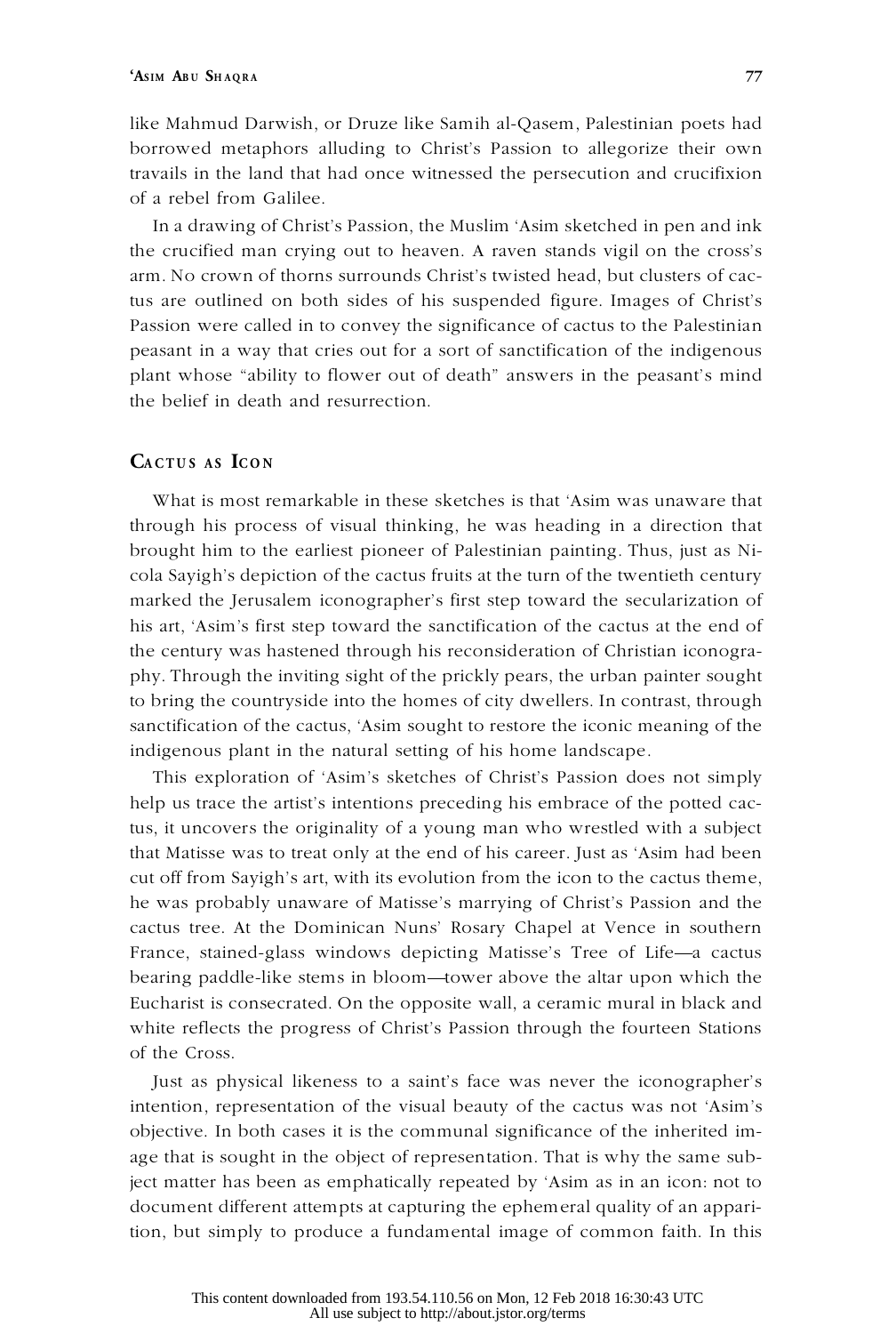

**'Asim Abu Shaqra, page from a sketchbook, 1985–86. (Abu Shaqra family collection)**

way, 'Asim's consecutive paintings of the cactus, echoing the tradition in icon painting, were a form of prayer in which the collective memory of a nation was crystallized in a chosen image. Just as no signature is to be seen in a great number of icons, 'Asim's signature is seldom seen anywhere on the painted surface. In both cases, the subject of representation seems to evoke a kind of reverence that obliges the image maker to efface his own name.

His neighbor's potted cactus, we are told, was the major force that inspired the full series of potted plants with which 'Asim left us. The structural differences among his subjects, however, must have come as the result of years of looking at cactus. In the peasant's collective memory, the sight of the plant and the unyielding tenacity it represents have been one, just as its colloquial name and the Arabic word for "patience" are one. The series reveals that the memory of looking that 'Asim nurtured all his life was not divorced from contemplating either the intrinsic significance of the indige nous plant or the way this emblem of his national dispossession had been appropriated and reduced to a decorative element sitting in a pot among slabs of concrete. For a Palestinian Arab living in Israel, just as the presence of cactus in nature recalls the absence of a village, the presence of a cactus in a pot recalls its absence from nature. On the axis of memory, the native artist turns into a rare sort of eyewitness: the artist's stern vigilance invites the spectator to recover imagined space.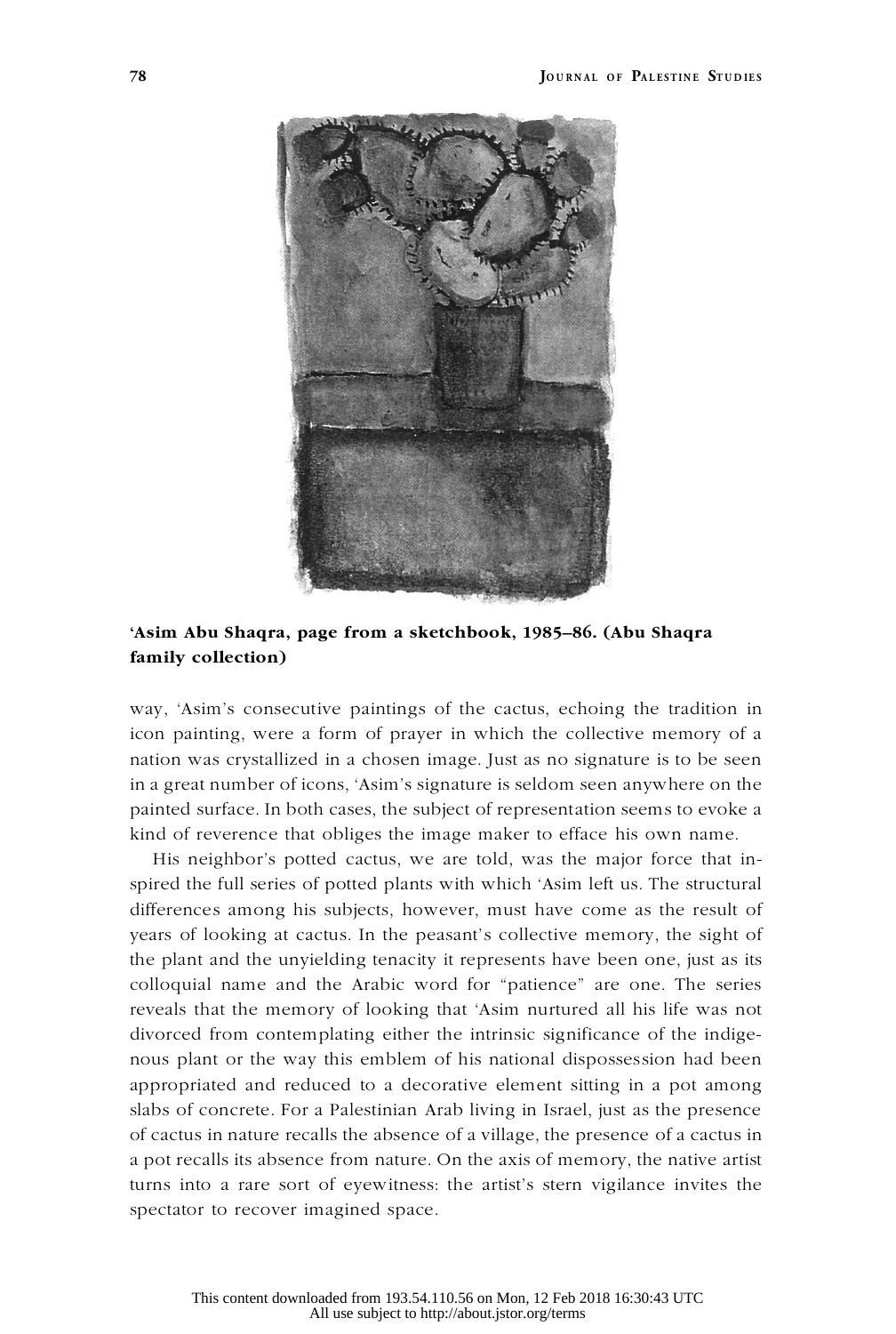The dying painter who never ceased to marvel at the blossoms sprouting from the plant's lifeless thorns could finally imagine his own absence. The paintings he feverishly executed were like those cactus blossoms, the fruits of a memory that he knew would perpetuate his own life. The intensity of their presence today recalls the voice of the poet who foresaw his body's fusion with the ancestral land.

#### **T<sup>H</sup> <sup>E</sup> W<sup>O</sup> RL <sup>D</sup> <sup>O</sup> <sup>F</sup> <sup>T</sup> <sup>H</sup> <sup>E</sup>I<sup>N</sup> <sup>T</sup> ER IO <sup>R</sup>**

This fusion hallowed by 'Abd al-Rahim Mahmud, which brought Palestinian poetry to a turning point, may have been what the poet's contemporary Zulfa al-Sa'di falteringly attempted to articulate when she exhibited her iconic portraits of national liberation heroes right next to her cactus painting. But the fusion maintained in poetry through a dispersed people's memory had to wait more than half a century to take form in visual art. When it did, it could only have come from Galilee, the region that produced what Ghassan Kanafani called "the poetry of resistance," a region that Palestinians, wher ever they are, refer to as *al-dakhil*, "the interior."<sup>21</sup>

As the interior of the country is the core of the impulse of resistance, so the interior of the built environment is the core of identity. The interior is not only refuge and home, but prison and tomb. Thus, all elements in 'Asim's work executed at its finest hour belong to the world of the interior. His potted plant is an indoor object whose contemplation, within the context of what it represents, invites both artist and spectator to journey toward their own interiors. 'Asim, who had painted the cactus majestically wild, its thorns blooming with flowers, showed us how, brought indoors as a decorative element, it looks dwarfed and deformed. Sometimes 'Asim's potted cactus looks like a rolled-up porcupine or a black fist of thorns bursting against a stormy sky. Other times it looks like a mere finger raised toward heaven. The visual artist who, to his last gasp of life, sought to ally his verbal heritage with the visual language he possessed, showed in one painting how the cactus in its pot turns into a screaming profile in which words bursting from the wideopen mouth take the shape of spikes and thorns.

In 'Asim's world of "the interior," the Arabic word for "patience" and "cactus," *sabr*—rhymed in the peasant's everyday proverbs with *qabr*, "tomb" finally assumed a visual body. Within its interior setting, 'Asim's potted cactus lives in a sunless zone where the major source of light seems as obscure as in a partial eclipse. His twilight suspends two states of time; daybreak and nightfall become interchangeable. Their transitional convergence through a crack of light at the horizon seems to mirror the cycle that flows between the dead-looking cactus and its birth-giving promise.

Otherwise, the night reigns supreme in 'Asim's articulation of "the interior." In a painting that breathes forth the choking air of damp ashes, of loss and bereavem ent, all elements reiterate captivity within "the interior." Here, not only is the wild plant of the countryside buried in a pot, but its very sight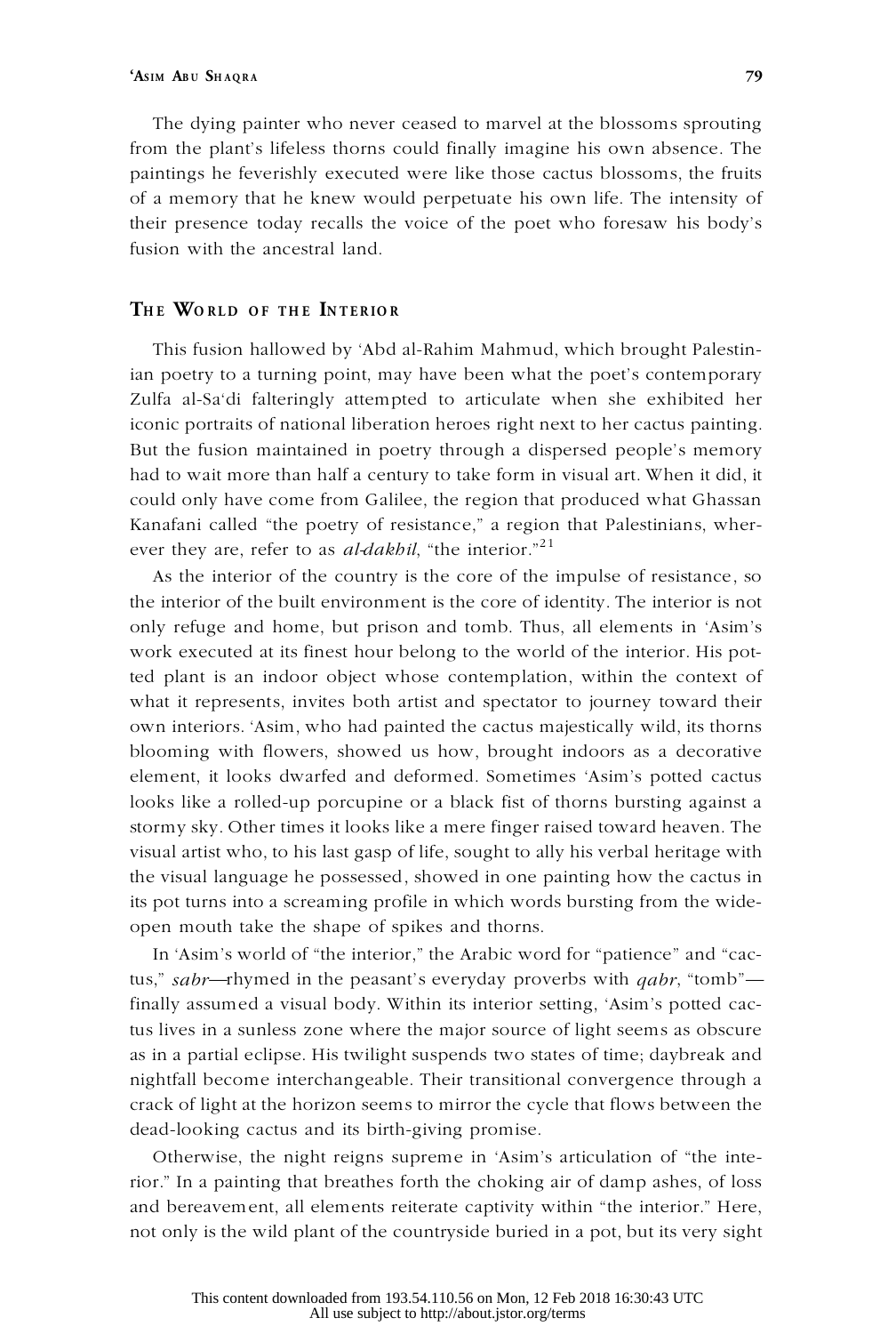is made more inaccessible by consecutive frames that position the potted cactus at the image's farthest plane, as the rectangular blocks further reduce the plant's breathing space. In another painting, the villager from Umm al-Fahm ("mother of coal") spreads an impasto the color of tar and soot to describe the cityscape of Tel Aviv. Through the sweeping veil of black, the silhouette of his shackled plant is filtered through hints of green and night blues punctuated with dashing strokes of mud and flint. In another of his black paintings, 'Asim's vigorous brush strokes discharge an energy that transforms the visible outline of a cactus in the dark into a volcanic body that seems to look for a resting place in which to lodge its unceasing pangs. In another, the potted cactus simply dissolves into the funereal and sparkless grays of an unmarked peasant's grave. Where the golden backgrounds in Byzantine icons represent celestial space, 'Asim's muted background offers earthy shades of sand and clay before which the silhouette of a solitary cactus rises up from its pot to gasp for air.

Tender tones of color recalling the tremulous tones of a wheat field in summer are contrasted in another painting with solid areas in lilac and indigo blue to define the gravity of the pot and the hardness of stone. Else where, thinner tones of the same cold colors are transformed into softening hues. Bathed in a nocturnal light, a blue cactus is crowned with smudges of poppy red, its evanescent blossoms. A shadow of the pot, rarely seen in other paintings, falls here on the window sill, reminding the viewer of the absence of the moon. In a blue-black painting that stands apart, all apparition is etched into 'Asim's pitch darkness, a delicate hairline graffito whose incision in the paint pigment emulates a form of personal writing. The short strokes outline the body of 'Asim's thorny plant in a continuous pattern that flows with the floral design surrounding the pot and covering its support. Instead of stars, the night sky bursts with blots of sanguine red, recalling the anemones that in the popular legends and poetry of 'Asim's homeland personified "the drops of Tammuz' blood."<sup>22</sup>

\* \* \*

When 'Asim's body finally found its resting place in the land he so loved, it was during the first days of that month, named in both Hebrew and Arabic "Nisan," which a poet once called "the cruelest" of the year. His compatriots remember that a week before his burial, as his final days were slipping away, Palestinians everywhere were coming together to commemorate another Land Day.

A black-and-white photograph of 'Asim, perhaps the very last taken before he died, appeared in the catalog of a posthumous exhibition of his work held at the Tel Aviv Museum of Art. Taken in a plain studio setting, the square photograph—half of which is vacant—shows, on its remaining portion, 'Asim in old jeans and sandals seated on a concrete block, his hands resting on his crossed legs. The extreme edge of his face, slightly turning away from us toward the void, is dipped in light as the rest of his body seems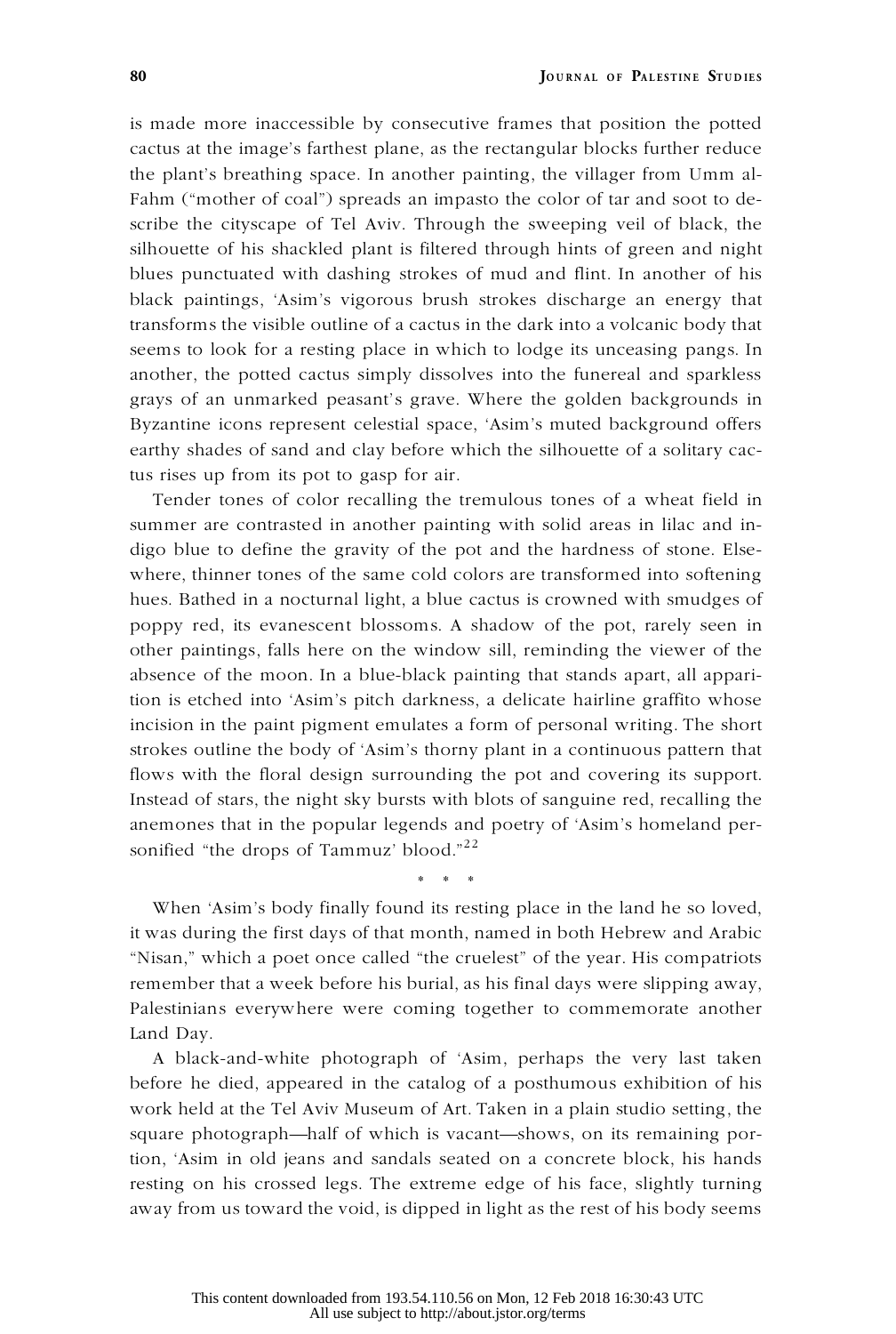solidly composed within his world of ash gray. The loose-fitting shirt, buttoned all the way up to the collar, is stamped with a floral pattern, recalling the pattern etched into one of his last paintings. Here, half dead, the painter, devoid of hair from the effects of radiation and chemotherapy, sits for us like the shadow of a cactus tree, as his paintings have been its fruits. He may have been exposed to humiliation in his life, but this portrait shows only the unblinking dignity of the peasant.

And yet, the most striking detail of the portrait remains the artist's eyes, which had apotheosized the cactus tree. 'Asim seems to look inward, as a monk shuts his eyes before an icon so that his inward journey may bring him closer to what he has just seen. Unlike the monk's icon, however, 'Asim's paintings call for the kind of vigilance that was first articulated in the peasants' refrain, "O eye, be a cactus tree!" Only by keeping both our eyes open may we fully see how through the artist's eyes and the cactus tree a new icon had been born.

#### **N<sup>O</sup> <sup>T</sup> <sup>E</sup> <sup>S</sup>**

to Narrate," *The Politics of Dispossession: lastini al-Mu'asir* (Recovery of place: A *The Struggle for Palestinian Self-Determi-* study of contemporary Palestinian paint*nation, 1969–1994* (New York: Pantheon ing) (Tunis: ALECSO, 2000). Books, 1994), pp. 247–68. The subject 6. See Khalil Sakakini's entry of 17 1993), pp. 11–49. lem, 1955), p. 179.

*rialism* (New York: Vantage Books, 1962). 1994), p. 14. 8. The expression "strategies of dupli-

Sword: Culture and Imperialism," *The Pen* Joel Fineman in his *Shakespeare's Per- David Barsamian* (Monroe, Maine: Com- nia Press, 1986). Susan Slyomovics ration of Said's "contrapuntal criticism," istic trait in Palestinian poetry. Her consee Jonathan Arac, "Criticism between clusion about poetry applies equally to Opposition and Counterpoint," *Boundary* the visual arts. See her book *The Object 2* 25, no. 2 (Summer 1998), pp. 55–69. *of Memory: Arab and Jew Narrate the*

whose Jerusalem studio was established 9. The history of Palestinian painting in 1895, and those by Russian-born reveals that studio art runs within fami-Palestine. The nineteenth and early entitled the nineteenth and early entitled the nineteenth and early entitled the nineteenth and early entitled the nineteenth and early entitled the nineteenth and early entitled the nin

with Daoud Zalatimo (b. 1906), the pio-<br>painting was perpetuated by father and neering Jerusalem painter and art teacher son, such as Jiryes and Tawfiq confirmed to me that seeing Nicola Jawhariyyeh, and by brothers, such as Sayigh's cactus paintings during his early Ishaq and Andoni Ni'meh, Mina and want to pursue a career in painting." For Sahhar. more comprehensive coverage of that 10. For a critique of the Western tradiformative period, see my *Istihdar al-* tion of landscape painting, see W. J. T.

1. See Edward W. Said's "Permission *Makan: Dirasat fi-l-Fan al-Tashkili al-Fi-*

was more fully elaborated later in his *Af-* April 1919, in his journals, *Kadha Ana Ya ter the Last Sky* (London: Faber & Faber, *Dunya* (World: That is who I am) (Jerusa-

2. Edward W. Said, *Culture and Impe-* 7. *Ard al-Burtuqal al-Hazin* (Beirut,

3. Edward W. Said, "The Pen and the cation with a difference" was first used by *and the Sword: Conversations with jured Eye* (Berkeley: University of Califormon Courage, 1994), p. 71. For an explo- borrowed the term to explain a character-4. See, for example, the landscape *Palestinian Village* (Philadelphia: Univerphotographs by Palestinian Khalil Ra'ad, sity of Pennsylvania Press, 1998), p. 186.

Avraham Soskin after his 1905 arrival in lies, as traditional crafts have for genera-5. In a 26 November 1998 interview twentieth centuries, the tradition of icon teens was a "major motive that made me Andoni Abu Shaqra, and Ishaq and Wadi'